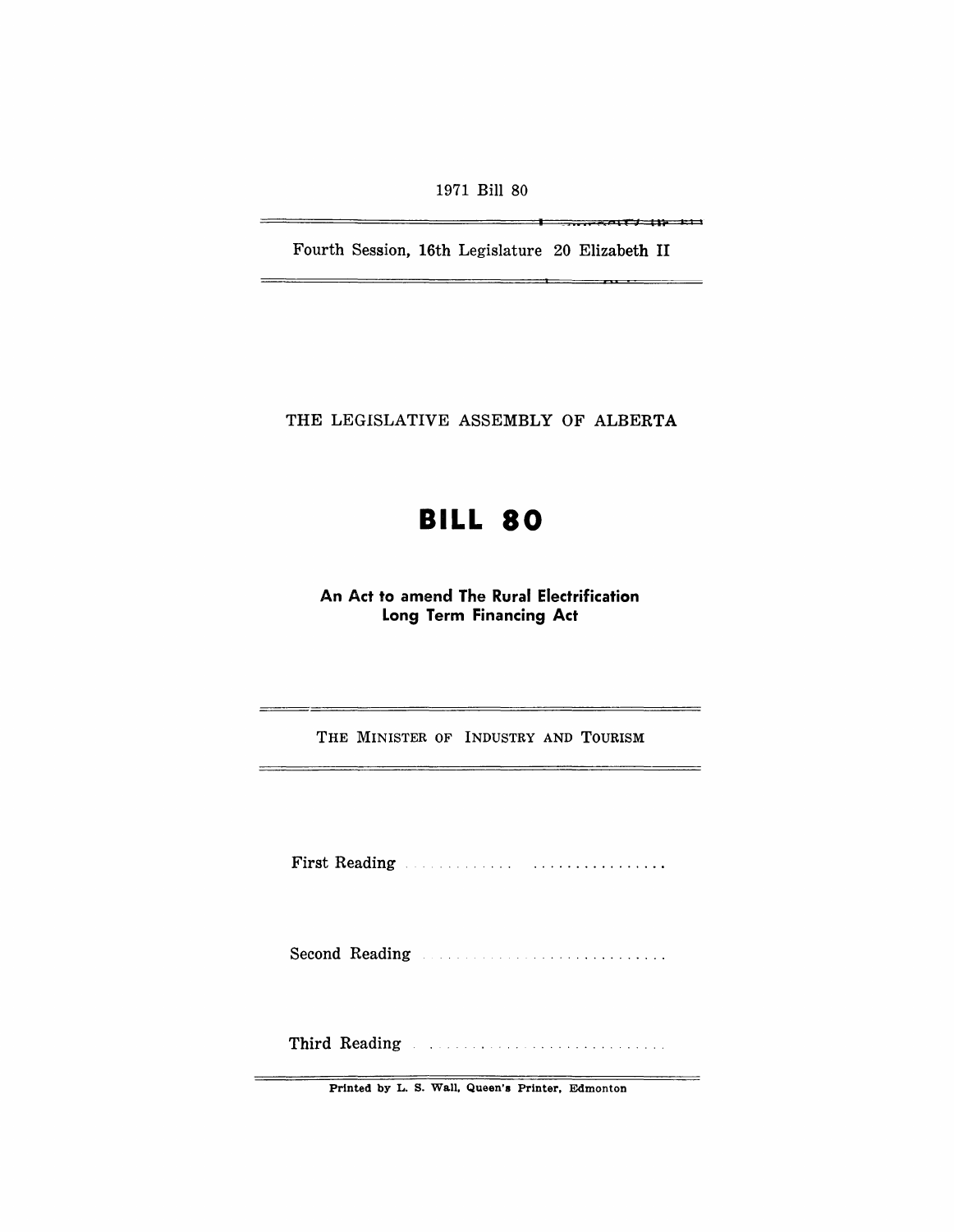## **BILL 80**

### **1971**

#### **AN ACT TO AMEND THE RURAL ELECTRIFICATION LONG TERM FINANCING ACT**

#### *(Assented to* , 1971)

**HER MAJESTY, by and with the advice and consent of** the Legislative Assembly of Alberta, enacts as follows:

*1. The Rural Electrification Long Term Financing Act is hereby amended.* 

*2. Section* 18 *is struck out and the following section is substituted:* 

**18.** (1) Notwithstanding the date of its execution or filing, a lien filed under this Act may be enforced in the same manner as a mechanics' lien filed under The Mechanics' Lien Act, 1960 could have been enforced and the provisions of that Act apply with all necessary modifications to a lien under this Act.

(2) A lien filed under this Act is not merged, waived, satisfied, prejudiced or destroyed by the pursuit of any proceedings for the recovery of personal judgment unless and until payment in full is received.

*3. This Act comes into force on the day upon which it is assented to.*